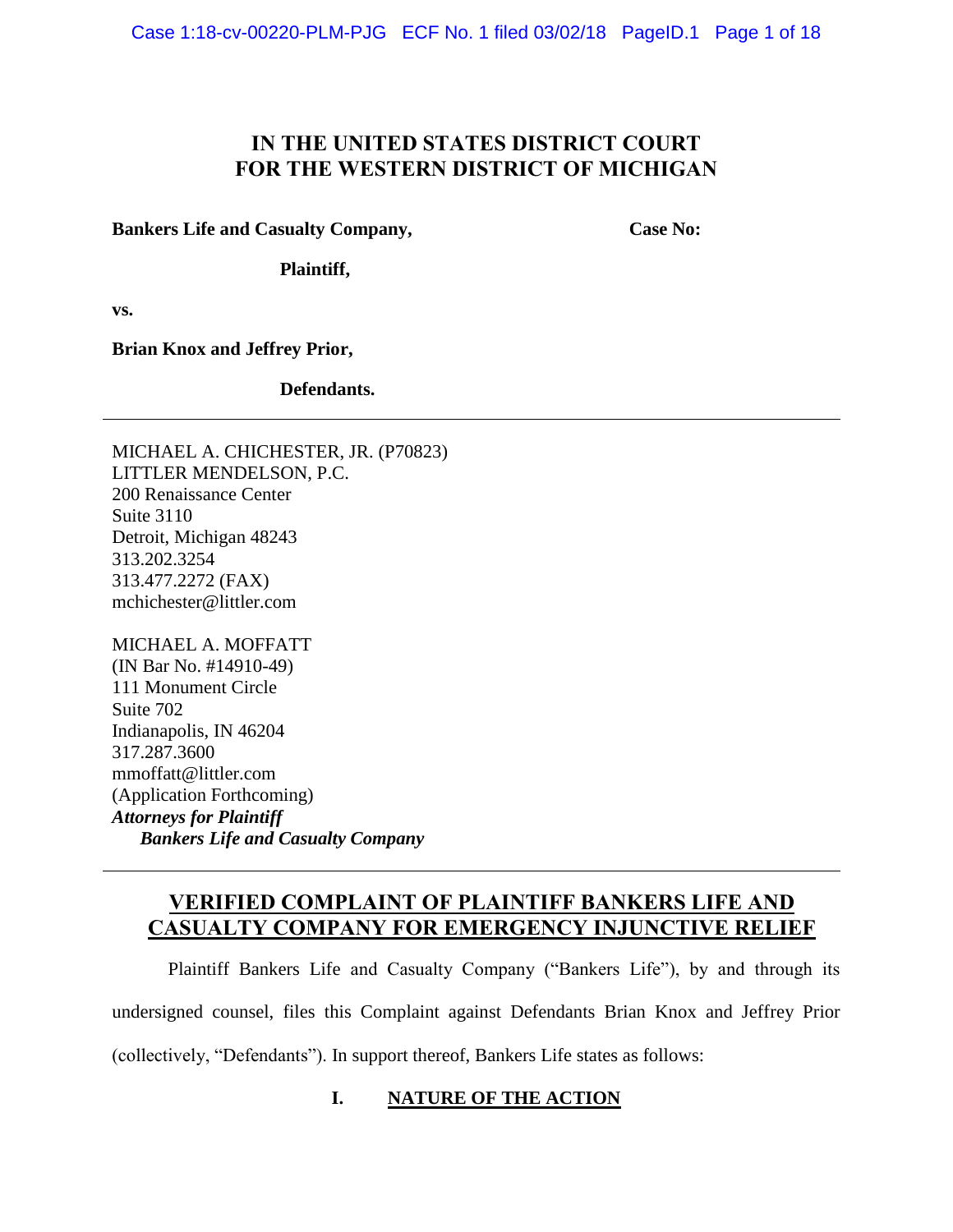### Case 1:18-cv-00220-PLM-PJG ECF No. 1 filed 03/02/18 PageID.2 Page 2 of 18

1. Bankers Life provides seniors with various insurance and financial products. Knox and Prior were the two highest ranking managers for Bankers Life in its Lansing office and its satellite office in Ann Arbor. While employed by Bankers Life, Knox and Prior were working together to: (a) recruit others in their office to join them in leaving for a competitor and (b) download en masse policyholder information to use once they joined the competitor.

2. Bankers Life learned of these actions and Defendants' employment ended. However, before Bankers Life caught wind of these actions, Defendants had downloaded significant amounts of information about Bankers Life policyholders. The primary purpose of this Action is to secure the return of that information and all copies thereof.

3. Defendants' downloading of policyholder information was in violation of Defendants' contractual agreements with Bankers Life, the Federal Defend Trade Secrets Act, and the Michigan Uniform Trade Secrets Act. Their untrustworthy actions in attempting to recruit their downlines while still employed as managers of the Company highlights the urgency of judicial relief in obtaining a full return of all downloaded information before it is misused (or further misused).

4. Defendants therefore ask this Court for emergency injunctive relief, ordering Defendants to: return all copies of the documents Defendants removed from Bankers Life; remove any summaries of the information contained in these documents; identify all third parties with whom Defendants have shared this information (other than the policyholders themselves), and to facilitate Bankers Life's retrieval of such information. Bankers Life also seeks its reasonable attorneys' fees and costs incurred in seeking the return of documents and information, per its contracts with Defendants and the trade secrets statutes.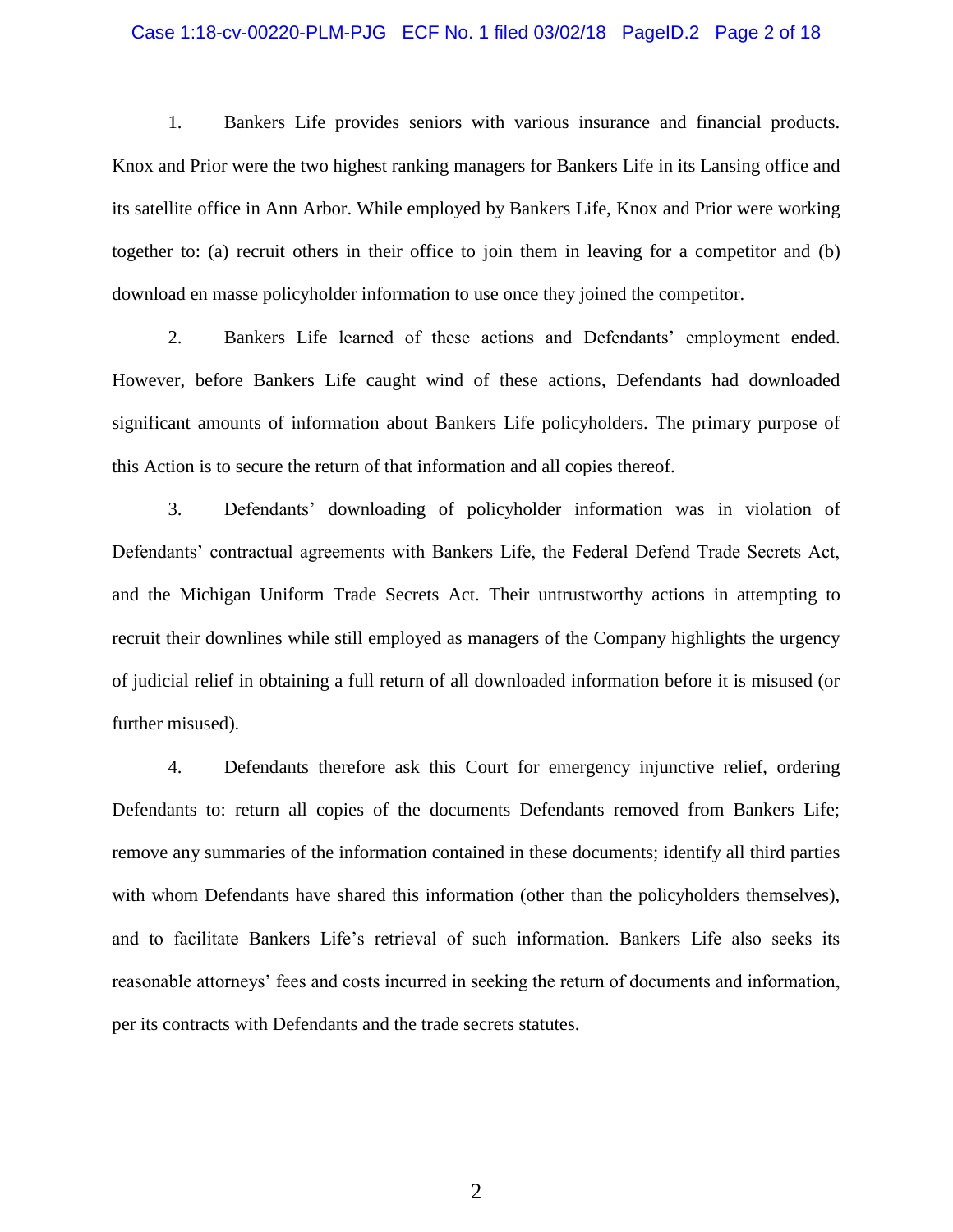### Case 1:18-cv-00220-PLM-PJG ECF No. 1 filed 03/02/18 PageID.3 Page 3 of 18

5. Bankers Life has contractual agreements with the Defendants to arbitrate disputes. Those arbitration agreements provide an exception for requests for emergency injunctive relief. Therefore, this action is limited to the request for emergency injunctive relief to retrieve misappropriated policyholder information and the attorneys' fees and costs in obtaining same. Bankers Life is pursuing a separate arbitration claim against Defendants, for damages caused by the actions discussed above and other actionable conduct, including breach of fiduciary duty, and breach of contractual prohibitions against inducing employees and agents to leave Bankers Life.

### **II. PARTIES, JURISDICTION AND VENUE**

6. Plaintiff Bankers Life is incorporated in Illinois, its principal place of business is in Illinois, and therefore, is a citizen of Illinois.

7. Defendant Brian Knox is a resident of Michigan, and on information and belief, is a citizen of the state. Knox was a Branch Sales Manager ("BSM") immediately prior to his termination, running the Lansing, Michigan office and the Ann Arbor, Michigan satellite office.

8. Defendant Jeff Prior is a resident of Michigan, and on information and belief is a citizen of that state. Prior was a Unit Sales Manager for Bankers Life immediately prior to his resignation, supervising the Lansing, Michigan office and the Ann Arbor, Michigan satellite office.

9. The Court has subject matter over this action pursuant to 28 U.S.C. § 1332(a). Bankers Life is a citizen of a different state than each of the Defendants, and the amount in controversy against each Defendant is in excess of \$75,000, exclusive of interest and costs, as the value to Bankers Life of the injunctive relief sought, with or without contractually-recoverable attorneys' fees, exceeds \$75,000.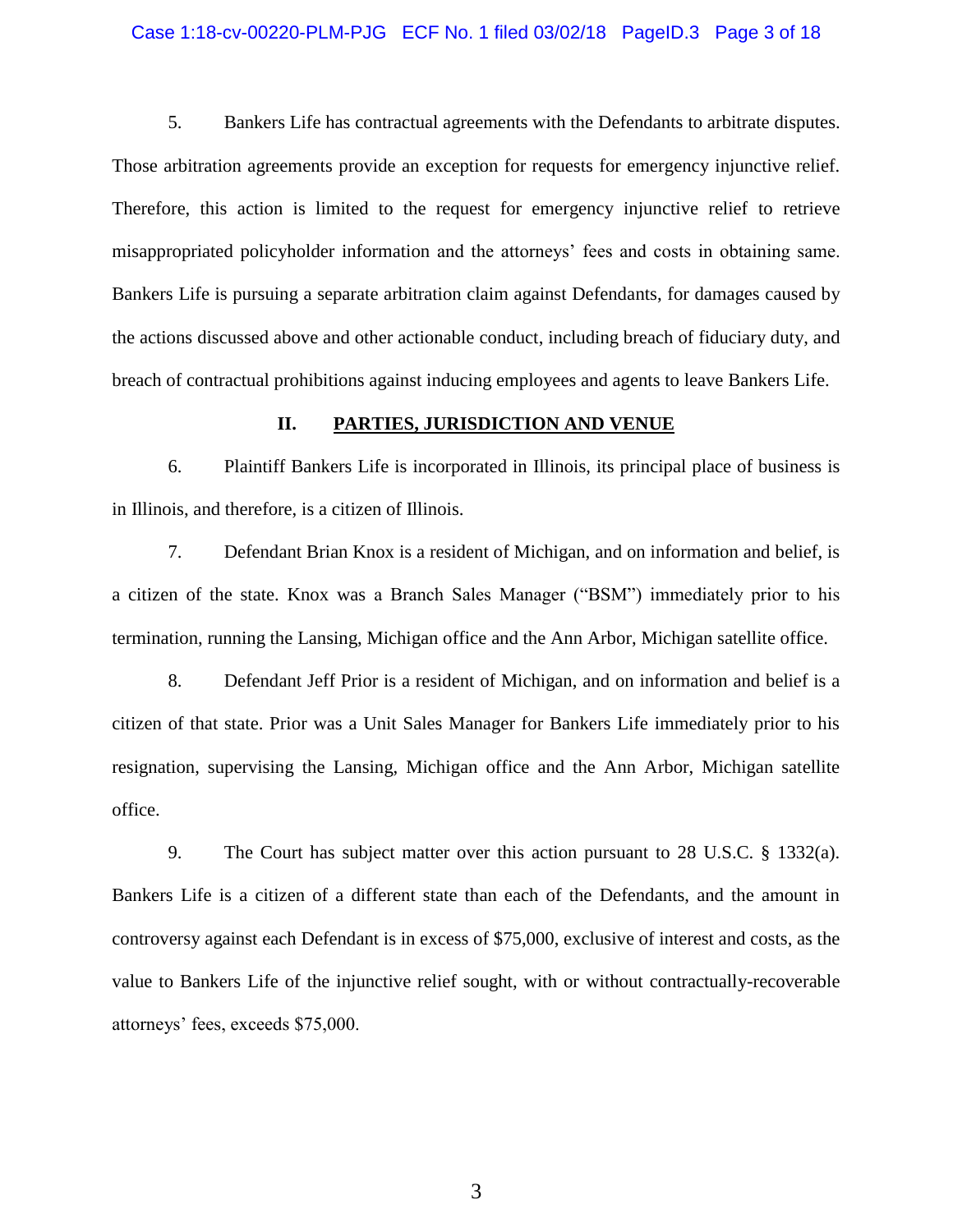### Case 1:18-cv-00220-PLM-PJG ECF No. 1 filed 03/02/18 PageID.4 Page 4 of 18

10. This Court additionally has subject matter jurisdiction over the claims against Defendants pursuant to 28 U.S.C. § 1331, federal-question jurisdiction, as Bankers Life asserts a claim under the federal Defend Trade Secrets Act of 2016, 18 U.S.C. §§ 1836, 1839 (2016), against these Defendants.

11. Pursuant to 28 U.S.C. § 1367(a), this Court has supplemental jurisdiction over Plaintiff's state-law claims against Defendants, as their basis is derived from a core group of operative facts that also serves as the basis for Bankers Life's federal claim against Defendants.

12. Personal jurisdiction is proper here, as Defendant Knox resides in this District and the actions occurred principally in this District. Moreover, both Defendants each executed agreements with Bankers Life, attached as Exhibits 1-2, respectively, each of which contains a provision generally providing that any disputes between those individuals and Bankers Life will be resolved through binding arbitration, but each of these agreements expressly permits the parties to pursue emergency injunctive relief in Court. (*See* Exhibit 1, Knox Arbitration Agreement, at p. 5; Exhibit 2, Prior Arbitration Agreement, at p. 5).

13. Venue is proper here, as Defendant Knox resides in this District, both Defendants reside in this State, and a substantial part of the events giving rise to the claims in this matter occurred in this District.

### **III. FACTS**

### **Background**

14. Bankers Life provides seniors with various insurance and financial products, such as long-term care insurance, life annuities, and Medicare Supplement insurance. In furtherance of its business, Bankers Life utilizes both employees and agents (*i.e.*, independent contractors) to provide these products to customers/policyholders.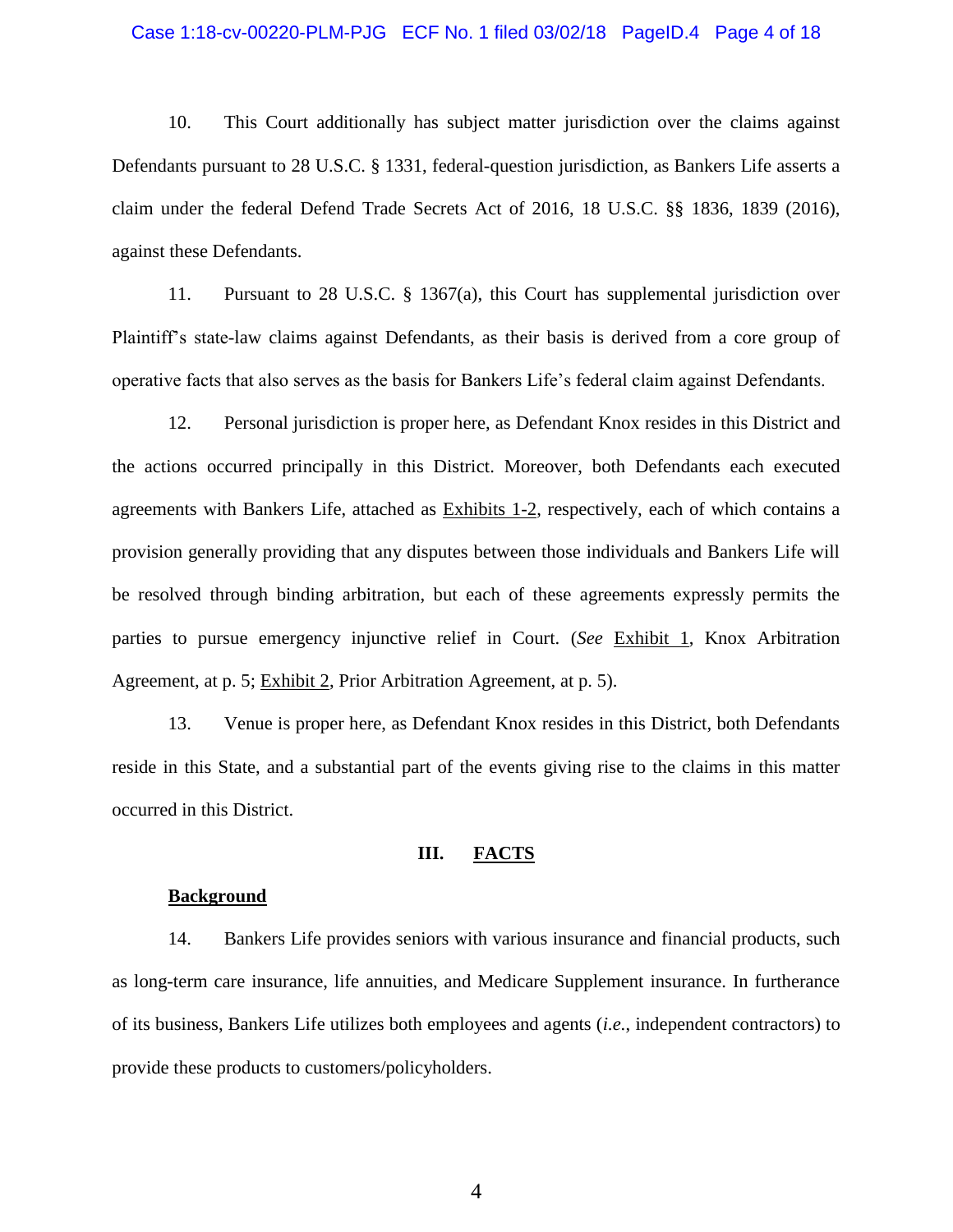### Case 1:18-cv-00220-PLM-PJG ECF No. 1 filed 03/02/18 PageID.5 Page 5 of 18

15. Bankers Life provides confidential information to employees and agents, including the Defendants. Bankers Life gave the Defendants access to the significant confidential and trade secret information – including customer lists, policyholder cards, and contact data. Knowing who has Bankers Life policies is extremely valuable, as such individuals are by definition individuals who have both the financial means and the inclination to purchase the kinds of products Bankers Life provides. Finding such individuals is an extremely time-intensive endeavor. Further, by having access to the policyholder cards and policyholder contact data, the Defendants became privy to confidential and trade secret policyholder information including, without limitation, the policyholders' names, addresses, contact information, dates of birth, social security numbers, the policies each policyholder has with Bankers Life, the coverage provided by those policies, the premiums paid by the policyholders, and the policyholders' goals, concerns and other personal information pertinent to insurance purchase decisions.

16. As managers, Knox and Prior were entrusted with access to information regarding all of the policyholders serviced the Lansing and Ann Arbor offices.

17. The confidential nature of the information obtained by the Defendants cannot be disputed. Policyholder cards and policyholder contact data contain protected health information as defined under the Health Insurance Portability and Accountability Act of 1996 (HIPAA). Consistent with HIPAA requirements, Bankers Life has implemented and maintains various administrative, physical, and technical safeguards to protect the confidentiality of protected information. For example, Defendants were required to complete mandatory training regarding their responsibility for appropriate use, and disclosure of protected health information.

18. While performing services for Bankers Life, the Defendants utilized all of the confidential and trade secret information described above in identifying Bankers Life's current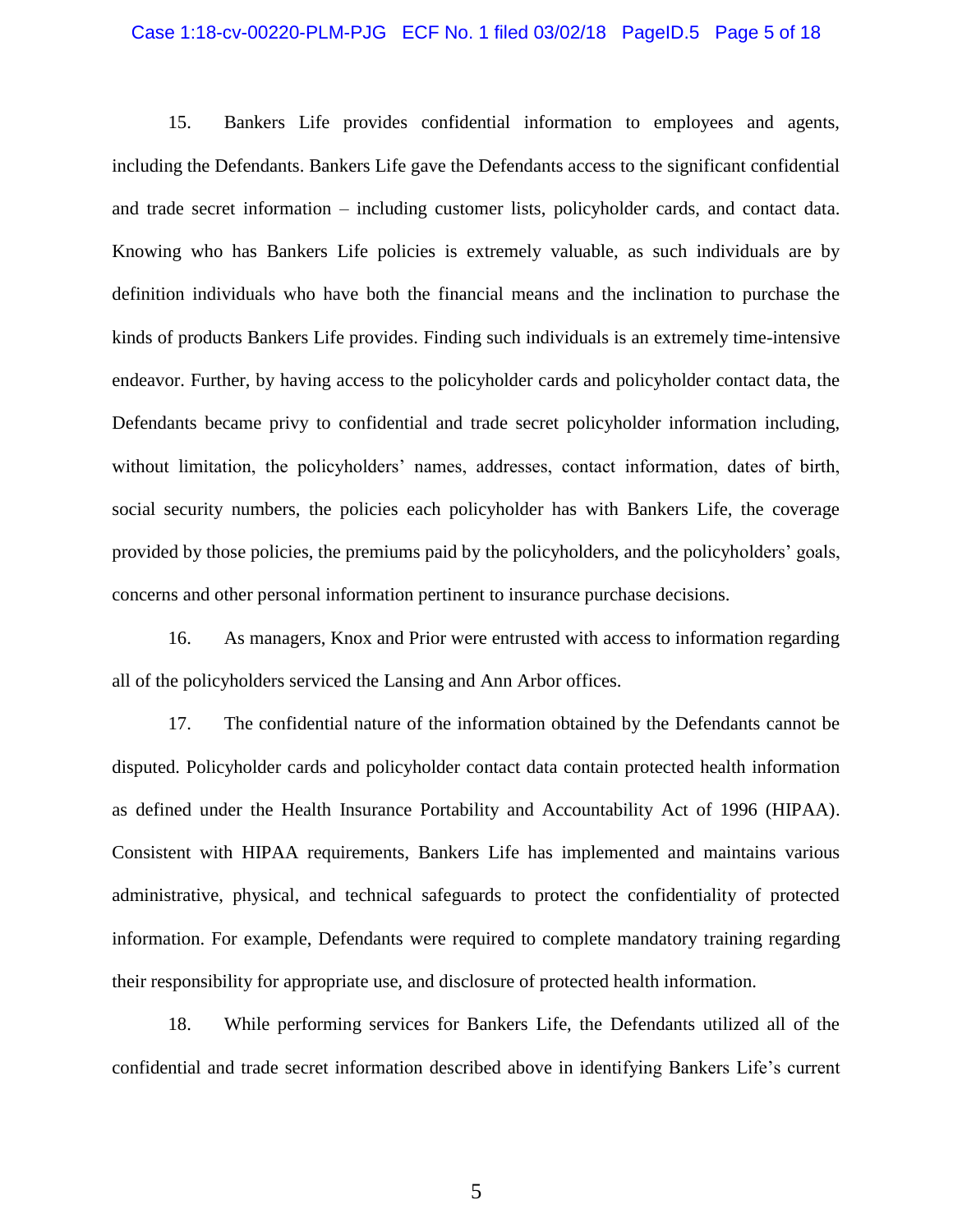### Case 1:18-cv-00220-PLM-PJG ECF No. 1 filed 03/02/18 PageID.6 Page 6 of 18

and prospective customers, interfacing with them, and selling them various insurance and financial products. Indeed, the Defendants could not have performed any of this work on behalf of Bankers Life without such information, and the Defendants would not have learned or otherwise had access to such information but for their association with Bankers Life.

19. By signing their contracts with Bankers Life, the Defendants acknowledged the confidential and trade secret nature of the information described above and agreed not to misappropriate such information in any way. (*See* Exhibit 3, Knox Agent Agreement, at p. 10, Section 24; Exhibit 4, Prior Agent Agreement, at p. 10, Section 24).

20. In addition to obtaining contractual protections with its agents and employees, Bankers Life took, and still takes, additional measures to guard against the unauthorized disclosure of its confidential and trade secret information. For instance, all policyholder cards, policyholder contact information, and the like are stored in password-protected computer databases.

21. Further, regarding policyholder interface, by meeting face-to-face with customers, learning detailed, personal, and confidential information about them, and addressing their insurance needs, Bankers Life's employees and agents develop, maintain, and advance the relationship between Bankers Life and its customers. It takes years to develop these customer relationships. As such, Bankers Life invests substantial time and resources in obtaining and developing these customer relationships. The Defendants would not have had these customer relationships but for their association with Bankers Life.

22. Knox and Prior each executed agreements with Bankers Life, each of which contains a provision requiring that they return all Confidential Information to Bankers Life immediately upon termination of the Agreement, regardless of the format, and including without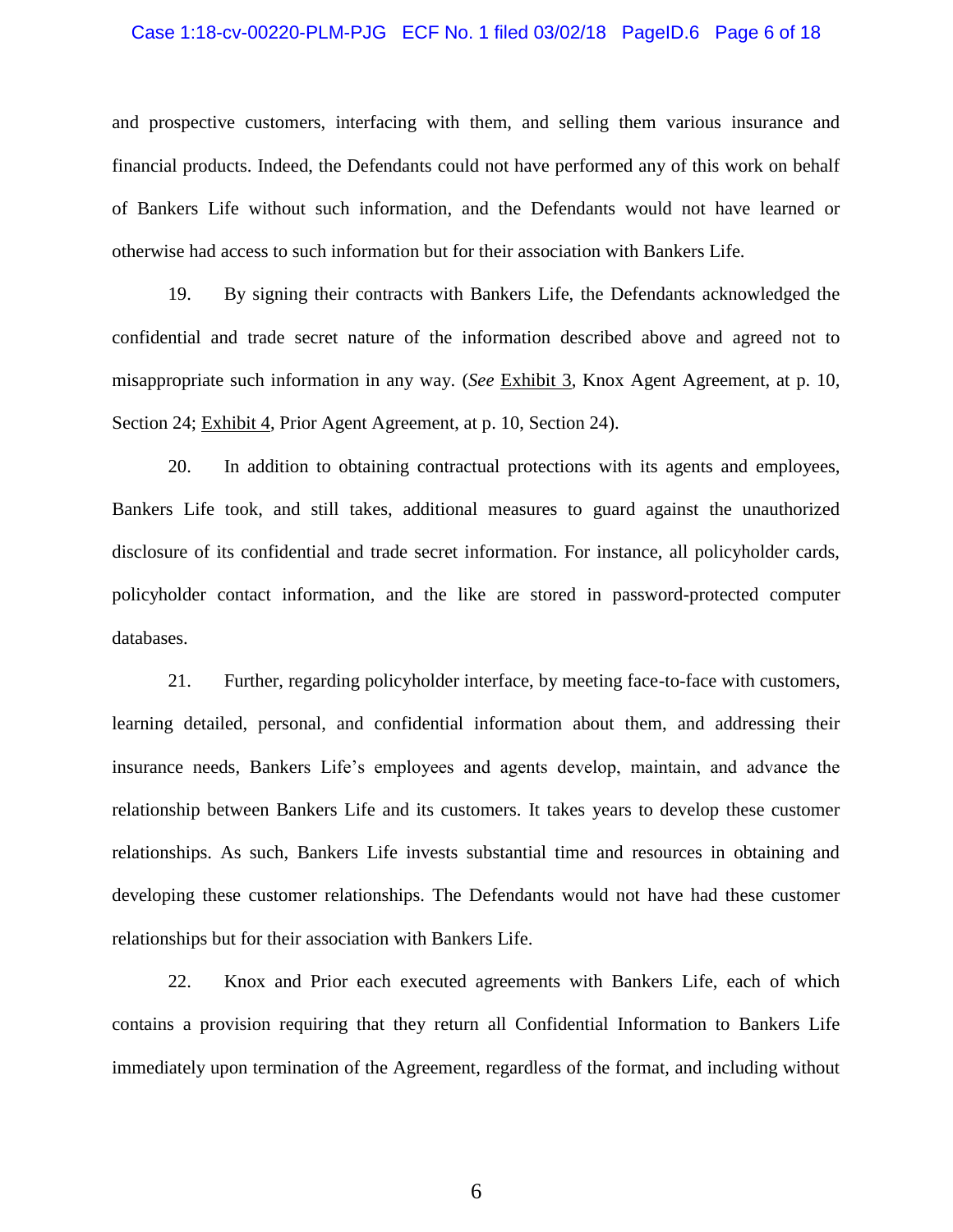### Case 1:18-cv-00220-PLM-PJG ECF No. 1 filed 03/02/18 PageID.7 Page 7 of 18

limitation all information relating to customers. (*See* Exhibit 3, Knox Agent Agreement, at p. 10, Section 24; Exhibit 4, Prior Agent Agreement, at p. 10, Section 24).

23. Knox and Prior each also executed data privacy and security agreements with Bankers Life, each of which contains a provision requiring that they return all Personally Identifiable Information to Bankers Life, regardless of the format within five days. (*See* Exhibit 5, Knox Data Privacy and Security Addendum, at p. 6, Section 8; Exhibit 6, Prior Data Privacy and Security Addendum, at p. 6, Section 8).

24. The contractual agreements Defendants executed with Bankers Life further provided that they will indemnify Bankers Life for any reasonable attorneys' fees it may incur due to their noncompliance with their obligations under the agreement. (*See* Exhibit 3, Knox Agent Agreement, at p. 11, Section 28; Exhibit 4, Prior Agent Agreement, at p. 11, Section 28).

### **Actions of Knox and Prior**

25. Knox and Prior were the two highest ranking managers at the Lansing, Michigan office and the Ann Arbor, Michigan satellite office of Bankers Life immediately before their departure.

26. Beginning on January 22, 2018 or earlier, Knox and Prior began to surreptitiously recruit others in the office to join them in their planned departure to a competitor.

27. On or about January 22, 2018, Knox told Bankers Life Unit Supervisor Raynee Michaud that he planned to leave Bankers Life to join a competitor, and tried to persuade her to join him. In so doing, Knox discussed his plans to recruit others in the office.

28. Knox attempted to recruit Unit Field Trainer Heidi Van Wagenen on January 23 and 25, 2018. In so doing, Knox discussed his plans to join a competitor and to recruit others in the office.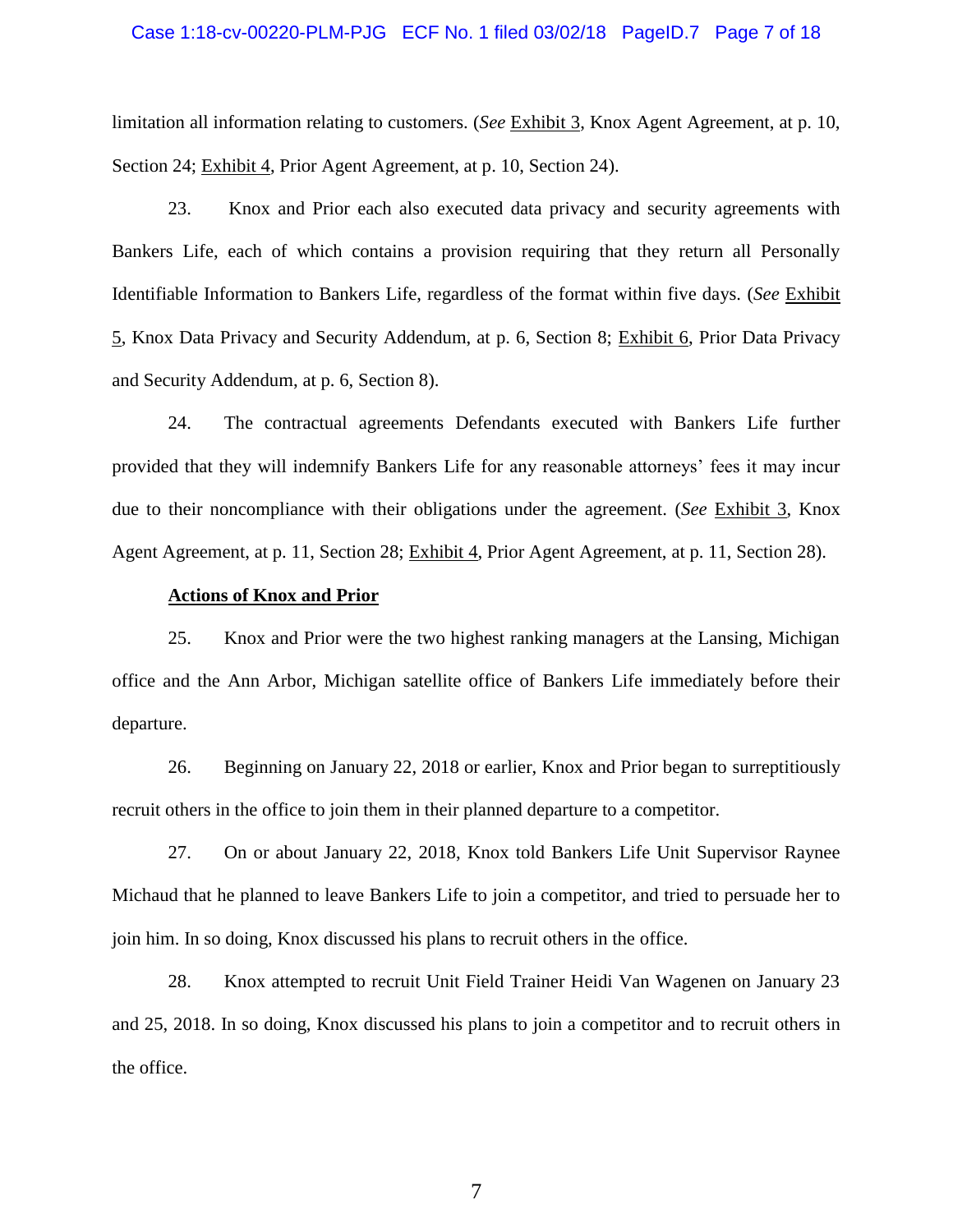29. Prior attempted to recruit Van Wagenen on January 24, 2018.

30. On January 25, 2018, Prior attempted to recruit Bankers Life Unit Field Trainer Malinda Choate and indicated he and Knox were opening an office for a competitor of Bankers Life.

31. On Thursday, January 25, 2018, Bankers Life Regional Director, Tom Chiaravalli, learned of Knox and Prior's plans and recruiting efforts. The very next day, Chiaravalli and Territory Development Manager Scott Bogdon met with Knox and Prior separately. Prior admitted he intended to leave and resigned the same day. A true and accurate copy of Prior's resignation letter is attached hereto as Exhibit 7.

32. Knox denied he was leaving. After confirming that this denial clearly was false, the Company terminated Knox the same day.

33. Prior's download of policyholder information during the week of his resignation and just before that was substantial. For instance, on January 24, Prior downloaded policyholder information for 68 and 88 policyholders in two separate instances. (*See* Exhibit 8, Prior Download Report). On January 22, Prior downloaded information on over 30 policyholders seven times. *Id.* On January 9, prior downloaded the information on 206 policyholders, and 215 policyholders on December 26, 2017. *Id.*

34. In addition, Prior directed the Branch Office Administrators ("BOA") to download policyholder information for him in that same period. On January 23, Prior had BOA Dawn Kollin download information multiple times, including for 85, 105, and 496 policyholders in three distinct instances. (*See* Exhibit 9, Kollin Download Report). He made a similar request of Kollin on January 19, 2018, which resulted in a printout of information on 323 policyholders. *Id.*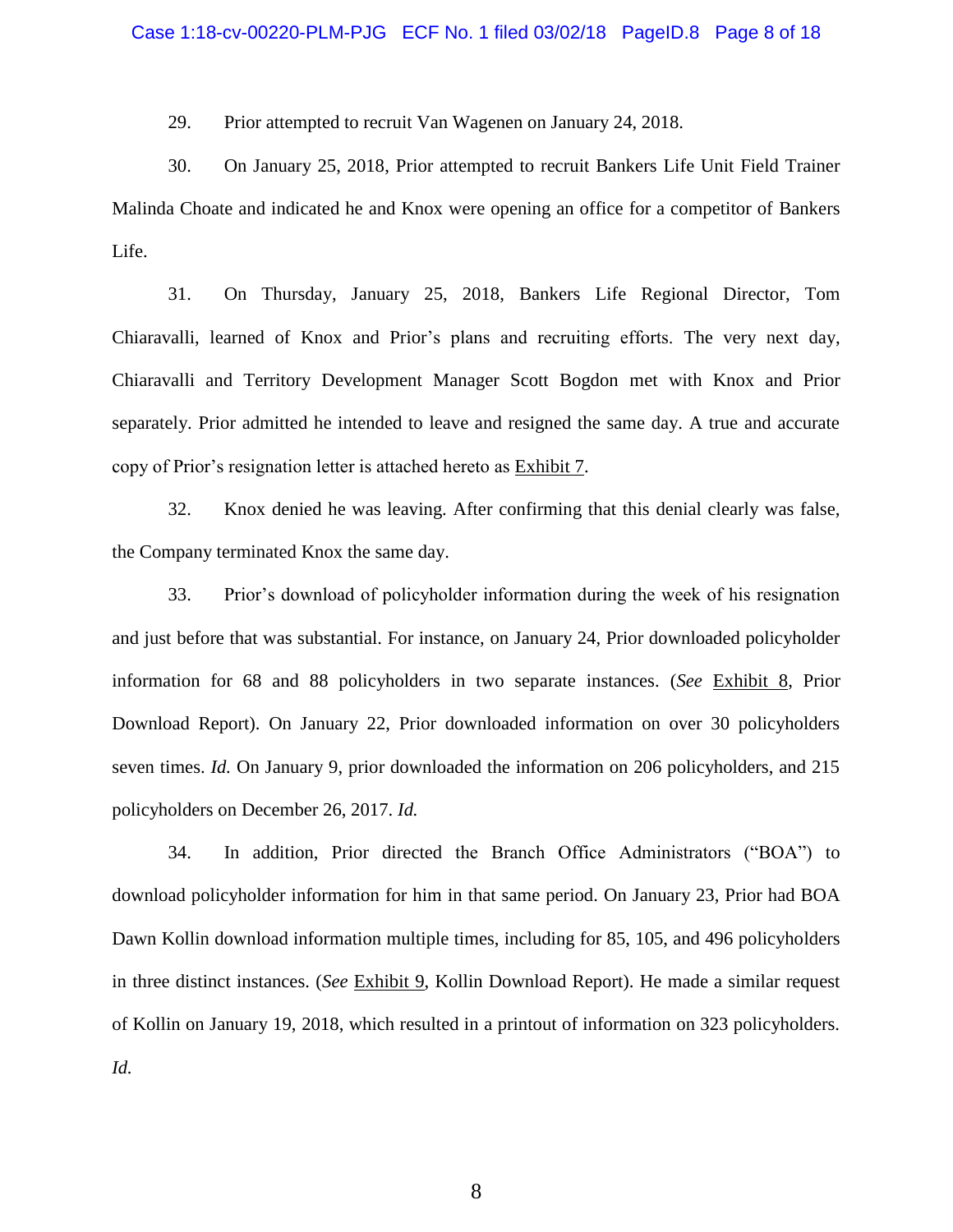### Case 1:18-cv-00220-PLM-PJG ECF No. 1 filed 03/02/18 PageID.9 Page 9 of 18

35. Neither Prior nor Knox turned over any policyholder information to Bankers Life on or after their respective resignation and termination.

36. On information and belief, both Knox and Prior have access and intent to use the policyholder information downloaded by and for Prior before his resignation.

# **IV. CLAIMS**

# **FIRST CLAIM FOR RELIEF Breach of Contract (against Defendant Knox)**

37. Paragraphs 1 through 36 of this Complaint are fully incorporated herein by reference.

38. Bankers Life offered Knox the Agreement attached hereto as Exhibit 3 ("Knox Agreement"), and Knox accepted that offer.

39. Knox received adequate consideration for the Knox Agreement.

40. Bankers Life performed all of its obligations under the Knox Agreement.

41. Knox breached his obligations under the Knox Agreement by failing to return all copies of all information he had regarding Bankers Life policyholders when he departed from Bankers Life.

42. Bankers Life has suffered damages as a result of Knox's breach.

43. Bankers Life has suffered irreparable harm as a result of Knox's breach, will continue to suffer irreparable harm in the absence of an injunction, and has no adequate remedy at law without an injunction.

44. Wherefore, Bankers Life respectfully requests that: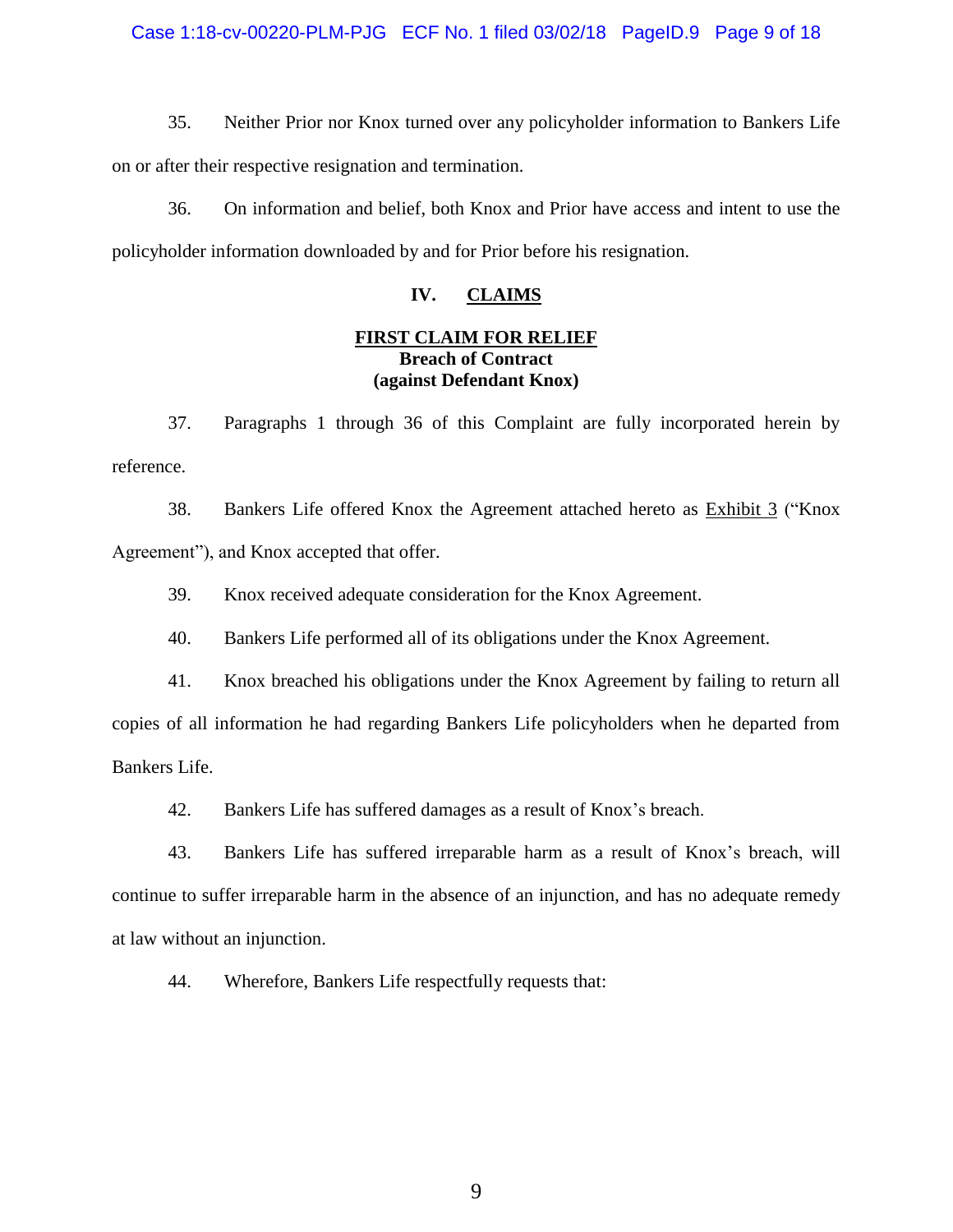### Case 1:18-cv-00220-PLM-PJG ECF No. 1 filed 03/02/18 PageID.10 Page 10 of 18

a. Knox be ordered to return all copies of all policyholder information he removed or copied from Bankers Life, and any documents or summaries containing such information;

b. Knox be ordered to identify in a signed declaration all third parties with whom he has shared such information, and which information he shared with each such third party;

c. Knox be ordered to submit all electronic storage devices he has used since August 1, 2017, to a computer forensic inspection to confirm deletion of all such information;

d. Knox be ordered temporarily to cease and desist from using any such information;

e. Knox be ordered preliminarily, through the issuance of a determination on the arbitration claim filed regarding this issue, to cease and desist from using any such information;

f. Knox be ordered to pay Bankers' Life's reasonable attorneys' fees incurred in bringing this action, and any other relief the Court deems to be just.

### **SECOND CLAIM FOR RELIEF Breach of Contract (against Defendant Prior)**

45. Paragraphs 1 through 44 of this Complaint are fully incorporated herein by reference.

46. Bankers Life offered Prior the Agreement attached hereto as **Exhibit 4** ("Prior Agreement"), and Prior accepted that offer.

47. Prior received adequate consideration for the Prior Agreement.

48. Bankers Life performed all of its obligations under the Prior Agreement.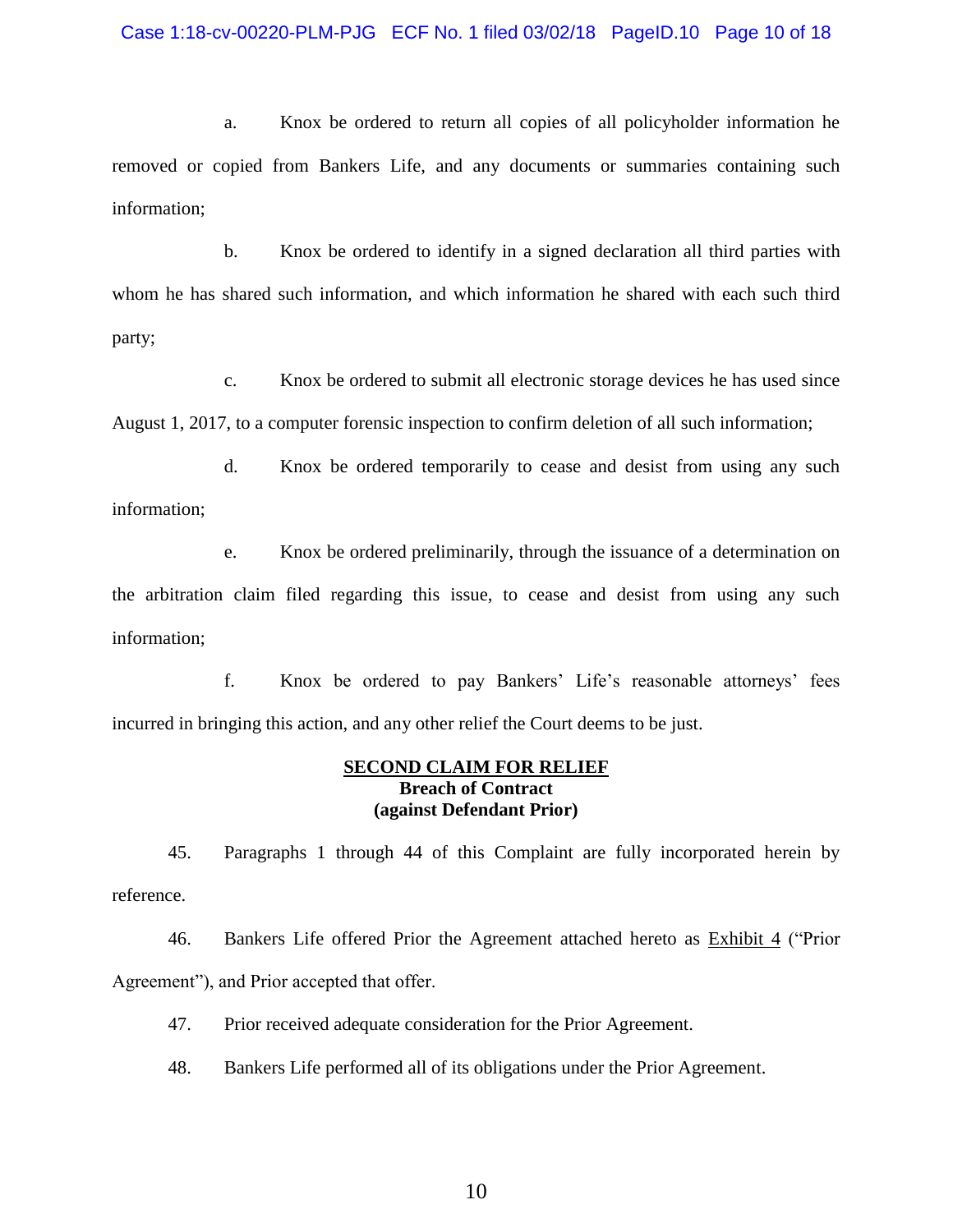#### Case 1:18-cv-00220-PLM-PJG ECF No. 1 filed 03/02/18 PageID.11 Page 11 of 18

49. Prior breached his obligations under the Prior Agreement by failing to return all copies of all information he had regarding Bankers Life policyholders when he departed from Bankers Life.

50. Bankers Life has suffered damages as a result of Prior's breach.

51. Bankers Life has suffered irreparable harm as a result of Prior's breach, will continue to suffer irreparable harm in the absence of an injunction, and has no adequate remedy at law without an injunction.

52. Wherefore, Bankers Life respectfully requests that:

a. Prior be ordered to return all copies of all policyholder information he removed or copied from Bankers Life, and any documents or summaries containing such information;

b. Prior be ordered to identify in a signed declaration all third parties with whom he has shared such information, and which information he shared with each such third party;

c. Prior be ordered to submit all electronic storage devices he has used since August 1, 2017, to a computer forensic inspection to confirm deletion of all such information;

d. Prior be ordered temporarily to cease and desist from using any such information;

e. Prior be ordered preliminarily, through the issuance of a determination on the arbitration claim filed regarding this issue, to cease and desist from using any such information;

f. Prior be ordered to pay Bankers' Life's reasonable attorneys' fees incurred in bringing this action, and any other relief the Court deems to be just.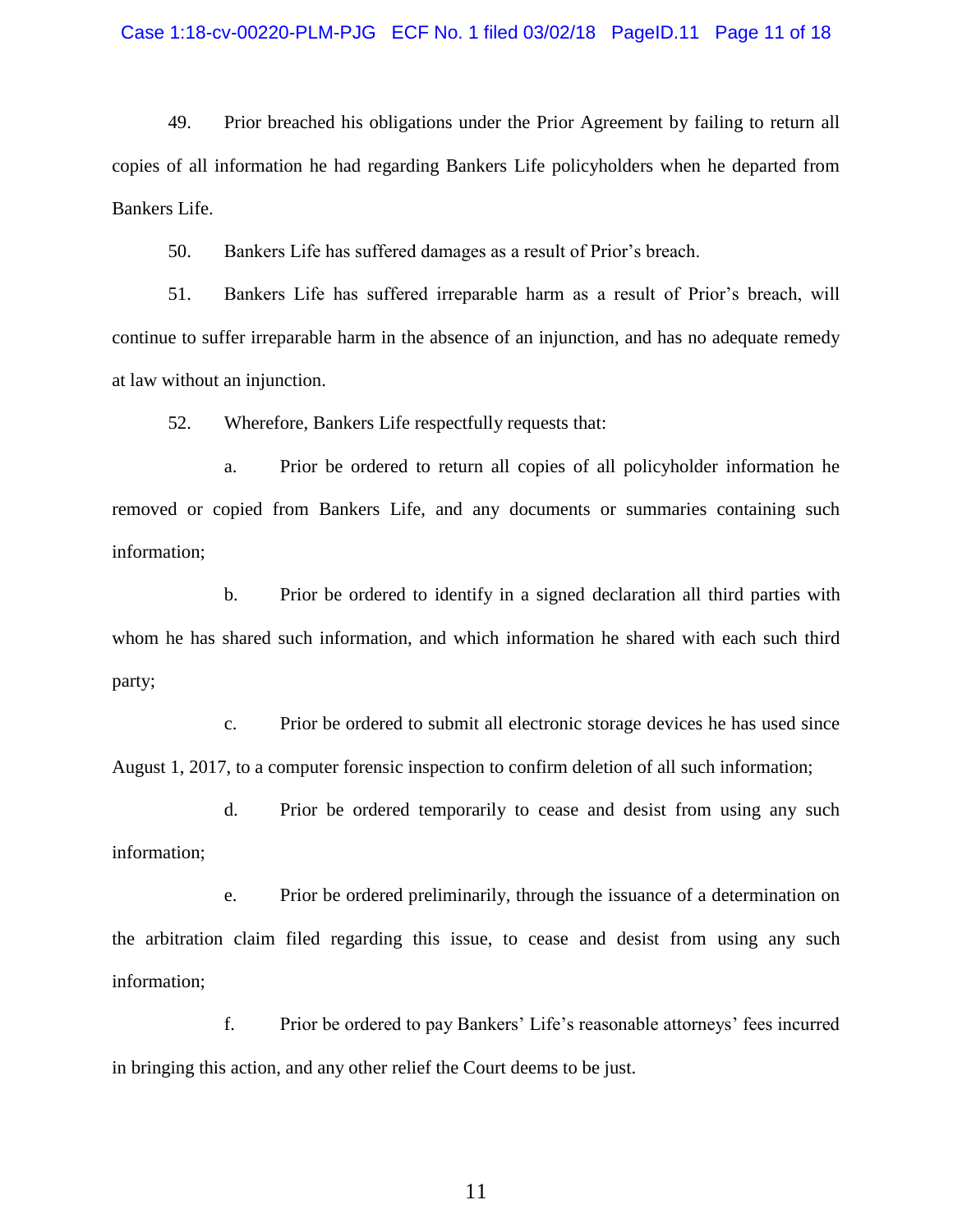#### **THIRD CLAIM FOR RELIEF**

# **Misappropriation of Trade Secrets under the Federal Defend Trade Secrets Act of 2016 (against Defendants Knox and Prior)**

53. Paragraphs 1 through 52 of this Complaint are fully incorporated herein by reference.

54. The policyholder information described in Paragraph 15 constitutes trade secrets within the meaning of Section 1839(3) of United States Code Title 18. Such information is valuable to Bankers Life, would be valuable to a competitor, and was developed at great expense to Bankers Life. Such information is subject to reasonable security efforts and is not known to Bankers Life's competitors through legitimate means. Moreover, the distribution of such information to third parties is harmful to Banker's Life's reputation and to the policyholders themselves, as policyholders entrust such private information to Bankers Life.

55. Prior misappropriated Bankers Life policyholder information by removing copies of such information from Bankers Life.

56. On information and belief, Prior has used such information to the detriment of Bankers Life since his departure and/or will do so in the future.

57. Knox misappropriated Bankers Life policyholder information by acting in consort with Prior to orchestrate a departure to a competitor and on information and belief has the same access to the policyholder information that Prior does.

58. On information and belief, Knox has used such information to the detriment of Bankers Life since his departure and/or will do so in the future.

59. Bankers Life has suffered irreparable harm as a result of such conduct, will continue to suffer irreparable harm in the absence of an injunction, and has no adequate remedy at law without an injunction.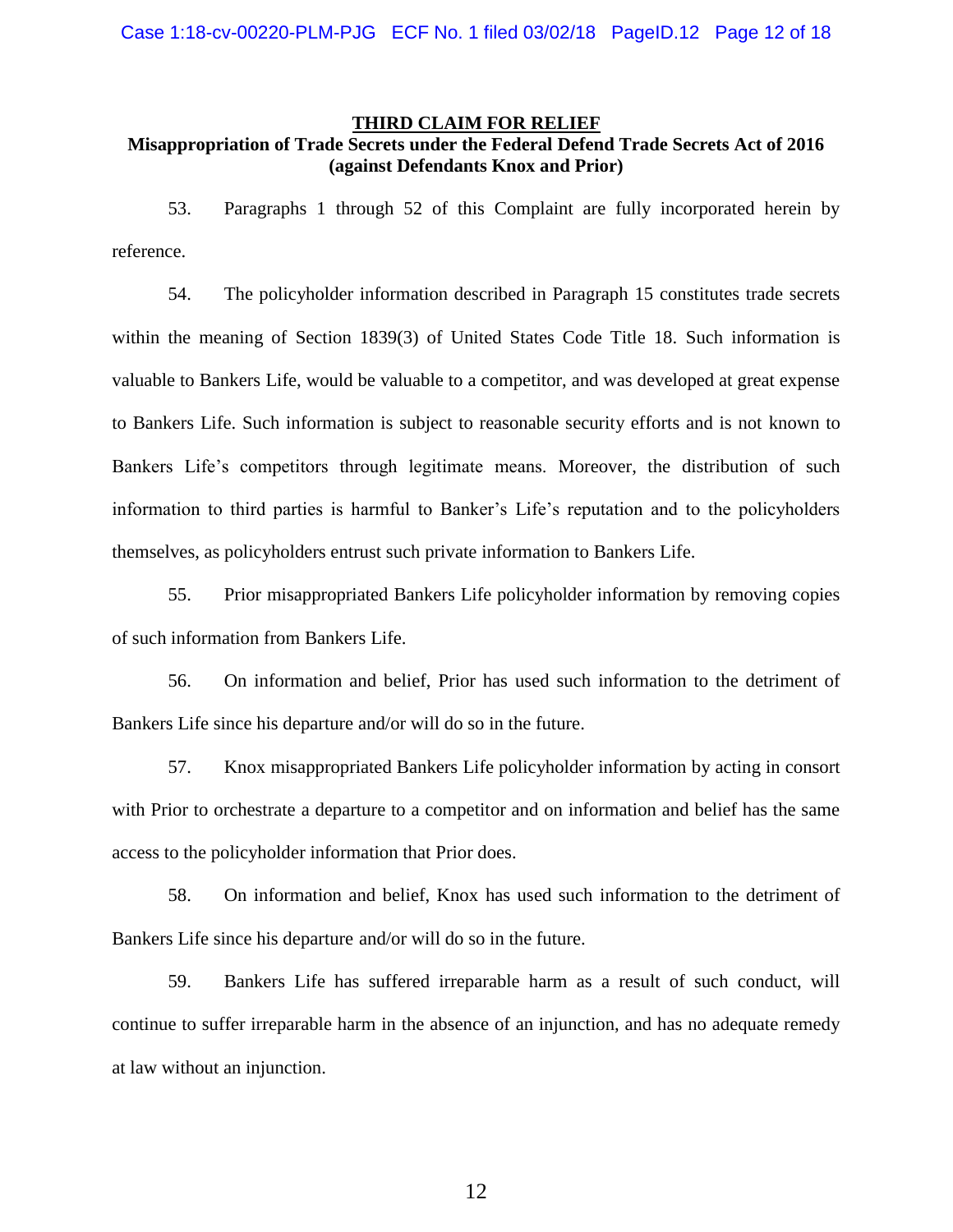60. Wherefore, Bankers Life respectfully requests that:

a. Knox and Prior be ordered to return all copies of all policyholder information they removed or copied from Bankers Life, and any documents or summaries containing such information;

b. Knox and Prior be ordered to identify in a signed declaration all third parties with whom they have shared such information, and which information they shared with each such third party;

c. Knox and Prior be ordered to submit all electronic storage devices they have used since August 1, 2017, to a computer forensic inspection to confirm deletion of all such information;

d. Knox and Prior be ordered temporarily to cease and desist from using any such information;

e. Knox and Prior be ordered preliminarily, through the issuance of a determination on the arbitration claim filed regarding this issue, to cease and desist from using any such information;

f. Knox and Prior ordered to pay Bankers' Life's reasonable attorneys' fees incurred in bringing this action, and any other relief the Court deems to be just.

# **FOURTH CLAIM FOR RELIEF Misappropriation of Trade Secrets under the Michigan Uniform Trade Secrets Act (against Defendants Knox and Prior)**

61. Paragraphs 1 through 60 of this Complaint are fully incorporated herein by reference.

62. The policyholder information described in Paragraph 15 constitutes trade secrets within the meaning of M.C.L. § 445.1902. Such information is valuable to Bankers Life, would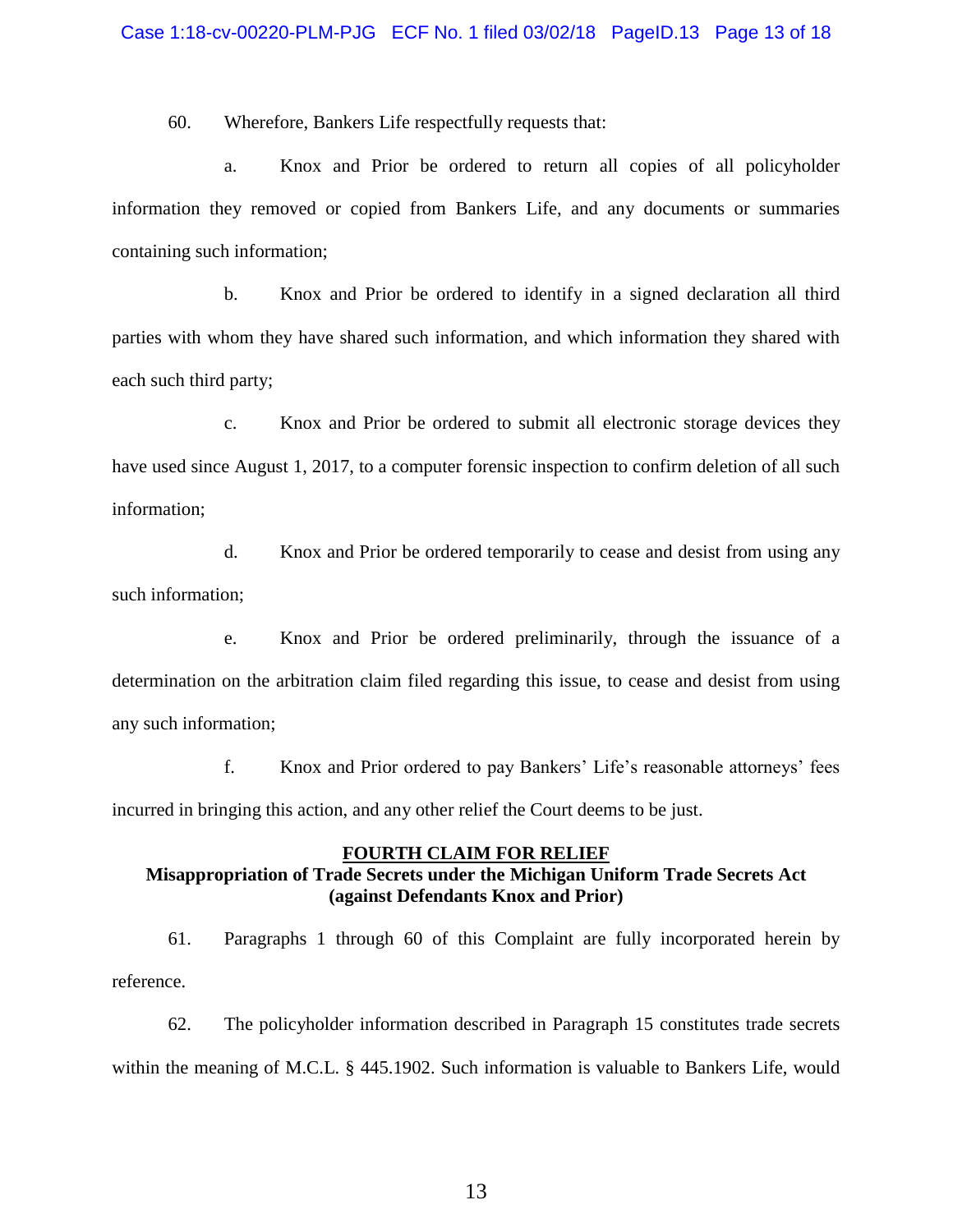#### Case 1:18-cv-00220-PLM-PJG ECF No. 1 filed 03/02/18 PageID.14 Page 14 of 18

be valuable to a competitor, and was developed at great expense to Bankers Life. Such information is subject to reasonable security efforts and is not known to Bankers Life's competitors through legitimate means. Moreover, the distribution of such information to third parties is harmful to Banker's Life's reputation and to the policyholders themselves, as policyholders entrust such private information to Bankers Life.

63. Prior misappropriated Bankers Life policyholder information by removing copies of such information from Bankers Life.

64. On information and belief, Prior has used such information to the detriment of Bankers Life since his departure and/or will do so in the future.

65. Knox misappropriated Bankers Life policyholder information by acting in consort with Prior to orchestrate a departure to a competitor and on information and belief has the same access to the policyholder information that Prior does.

66. On information and belief, Knox has used such information to the detriment of Bankers Life since his departure and/or will do so in the future.

67. Bankers Life has suffered irreparable harm as a result of such conduct, will continue to suffer irreparable harm in the absence of an injunction, and has no adequate remedy at law without an injunction.

68. Wherefore, Bankers Life respectfully requests that:

a. Knox and Prior be ordered to return all copies of all policyholder information they removed or copied from Bankers Life, and any documents or summaries containing such information;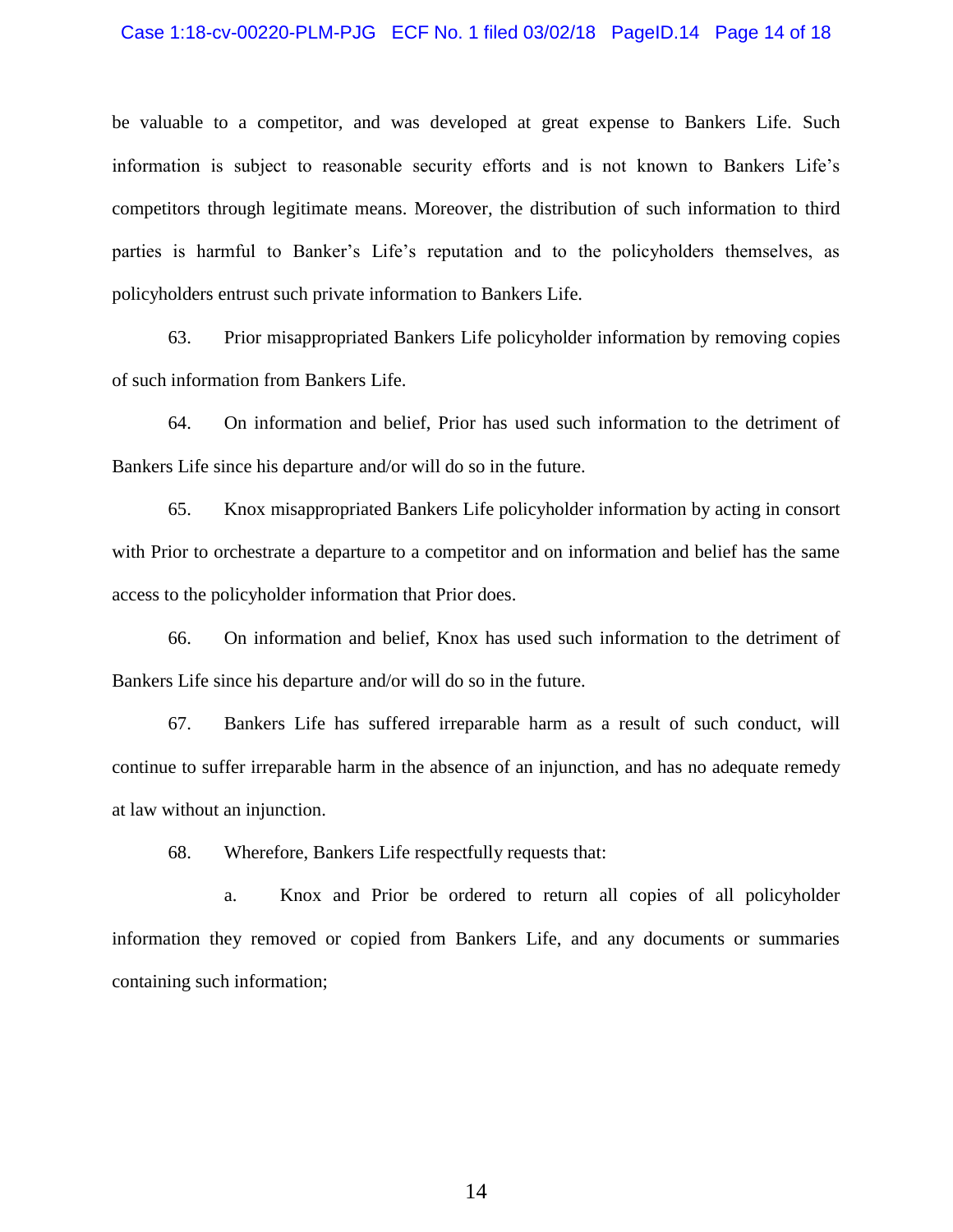### Case 1:18-cv-00220-PLM-PJG ECF No. 1 filed 03/02/18 PageID.15 Page 15 of 18

b. Knox and Prior be ordered to identify in a signed declaration all third parties with whom they have shared such information, and which information they shared with each such third party;

c. Knox and Prior be ordered to submit all electronic storage devices they have used since August 1, 2017, to a computer forensic inspection to confirm deletion of all such information;

d. Knox and Prior be ordered temporarily to cease and desist from using any such information;

e. Knox and Prior be ordered preliminarily, through the issuance of a determination on the arbitration claim filed regarding this issue, to cease and desist from using any such information;

f. Knox and Prior ordered to pay Bankers' Life's reasonable attorneys' fees incurred in bringing this action, and any other relief the Court deems to be just.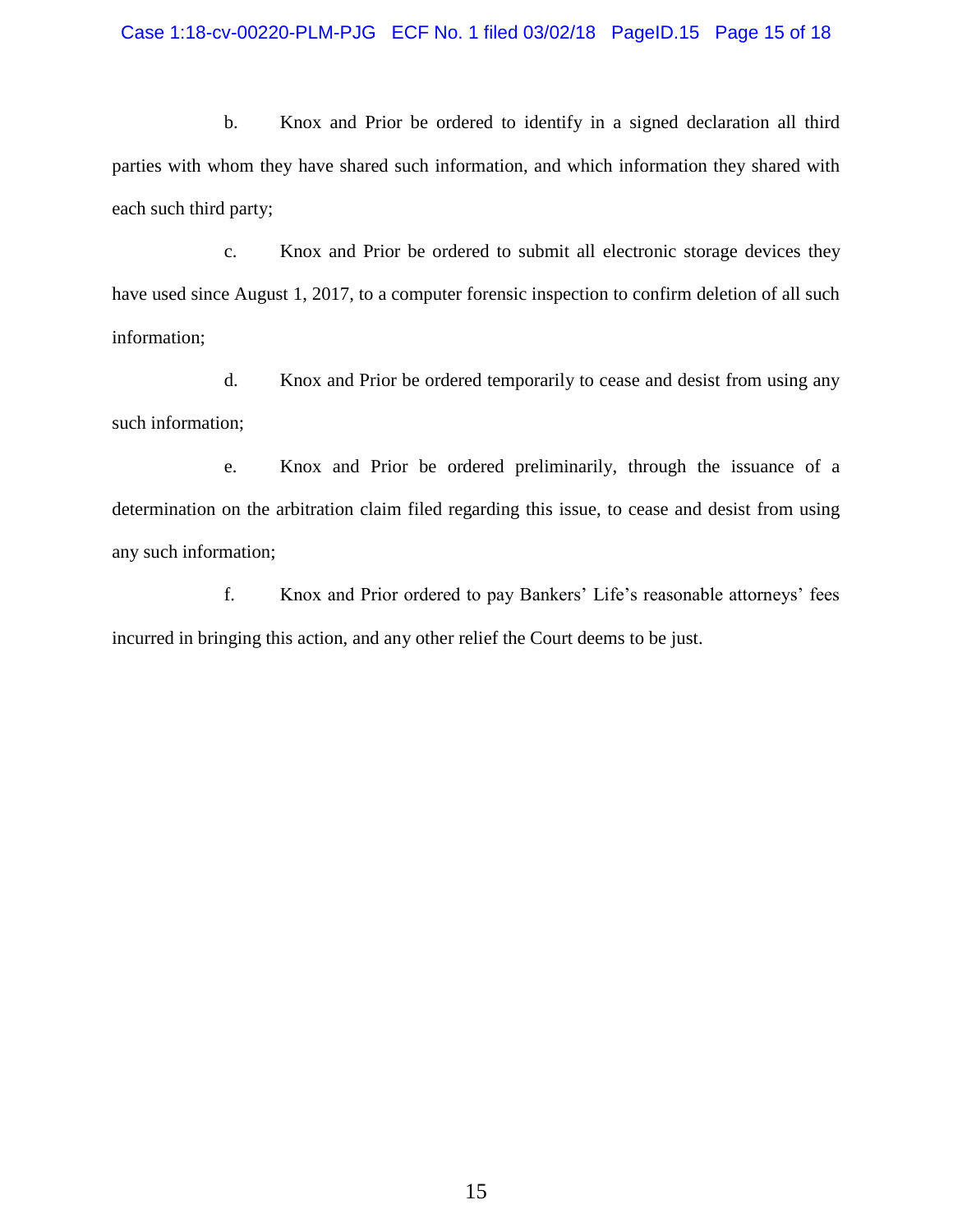Case 1:18-cv-00220-PLM-PJG ECF No. 1 filed 03/02/18 PageID.16 Page 16 of 18

# LITTLER MENDELSON, P.C.

/*s/ Michael A. Chichester, Jr.* MICHAEL A. CHICHESTER, JR. (P70823) LITTLER MENDELSON, P.C. 200 Renaissance Center Suite 3110 Detroit, Michigan 48243 313.202.3254 313.477.2272 (FAX) mchichester@littler.com

MICHAEL A. MOFFATT (IN Bar No. #14910-49) 111 Monument Circle Suite 702 Indianapolis, IN 46204 317.287.3600 mmoffatt@littler.com (Application Forthcoming) *Attorneys for Plaintiff*

Dated: March 2, 2018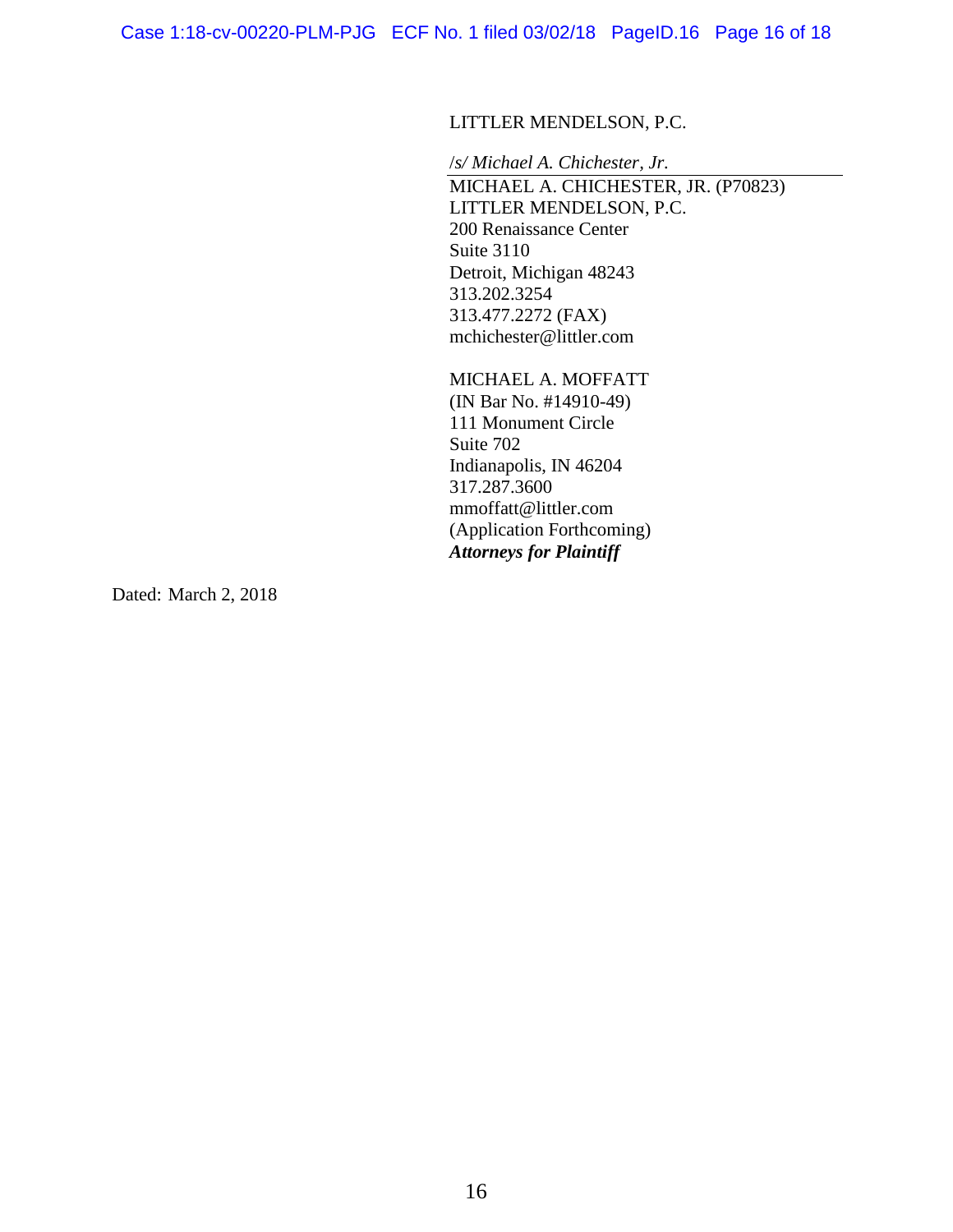## **VERIFICATION**

I, Thomas Chiaravalli, of Bankers Life and Casualty Company, pursuant to 28 U.S.C. § 1746, verify under penalty of perjury pursuant to the laws of the United States of America that I have read the foregoing Verified Complaint for Emergency Injunctive Relief, and know the contents thereof to be true to the best of my knowledge and belief, except as to the matters therein stated to be alleged upon information and belief, and as to those matters, I believe them to be true.

Thomas Chiarvalli

Executed in Detroit, Michigan this \_\_\_ day of March, 2018.

\_\_\_\_\_\_\_\_\_\_\_\_\_\_\_\_\_\_\_\_\_\_\_\_\_\_\_\_\_\_\_\_\_\_\_\_\_\_\_\_\_\_\_\_